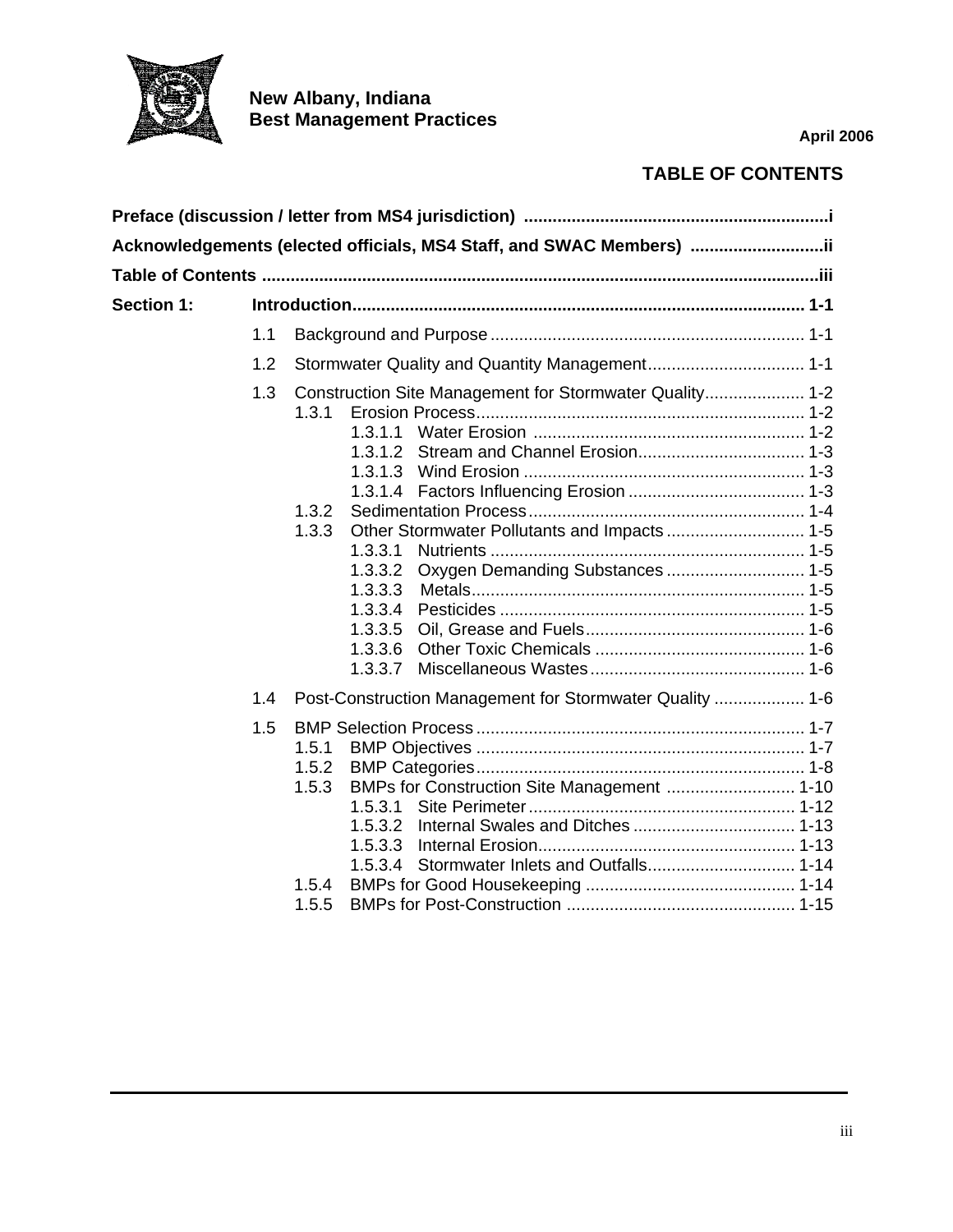## **Section 2: Construction Site Management Practices for Stormwater Quality...... 2-1**

- 2.1 Site Planning and Design Practices Fact Sheets
	- SPD 01 Protecting Sensitive Features
		- SPD 01.1 Stream Corridors
		- SPD 01.2 Wetlands
		- SPD 01.3 Steep Slopes and Highly Erodible Lands
		- SPD 01.4 Karst
	- SPD 02 Minimizing Impervious Surfaces
		- SPD 02.1 Parking Lot Design
		- SPD 02.2 Street Design
		- SPD 02.3 Cul-de-sac Design
		- SPD 02.4 Permeable Pavements
		- SPD 02.5 Open-space Preservation
		- SPD 02.6 Construction Phasing
	- SPD 03 Vegetative Practices
		- SPD 03.1 Vegetative Buffers
		- SPD 03.2 Disturbed Area Stabilization Temporary Seeding
		- SPD 03.3 Disturbed Area Stabilization Permanent **Seeding**
		- SPD 03.4 Disturbed Area Stabilization Mulch
		- SPD 03.5 Disturbed Area Stabilization Sodding
		- SPD 03.6 Erosion Control Mats/Blankets
	- SPD 04 Land Use Planning
		- SPD 04.1 Covenants
		- SPD 04.2 Setbacks and Buffers
		- SPD 04.3 Conservation Easements
- 2.2 Erosion Prevention Practices Fact Sheets
	- EPP 01 Tire Washing Facility
	- EPP 02 Construction Road Stabilization
	- EPP 03 Stabilized Construction Entrance
	- EPP 04 Buffer Zones
	- EPP 05 Temporary Seeding
	- EPP 06 Surface Roughening
	- EPP 07 Top Soiling
	- EPP 08 Mulching
	- EPP 09 Nets and Mats
	- EPP 10 Geotextiles
	- EPP 11 Terracing
- 2.3 Sediment Management Practices Fact Sheets
	- SMP 01 Check Dams
	- SMP 02 Silt Fence
	- SMP 03 Straw Bale Barrier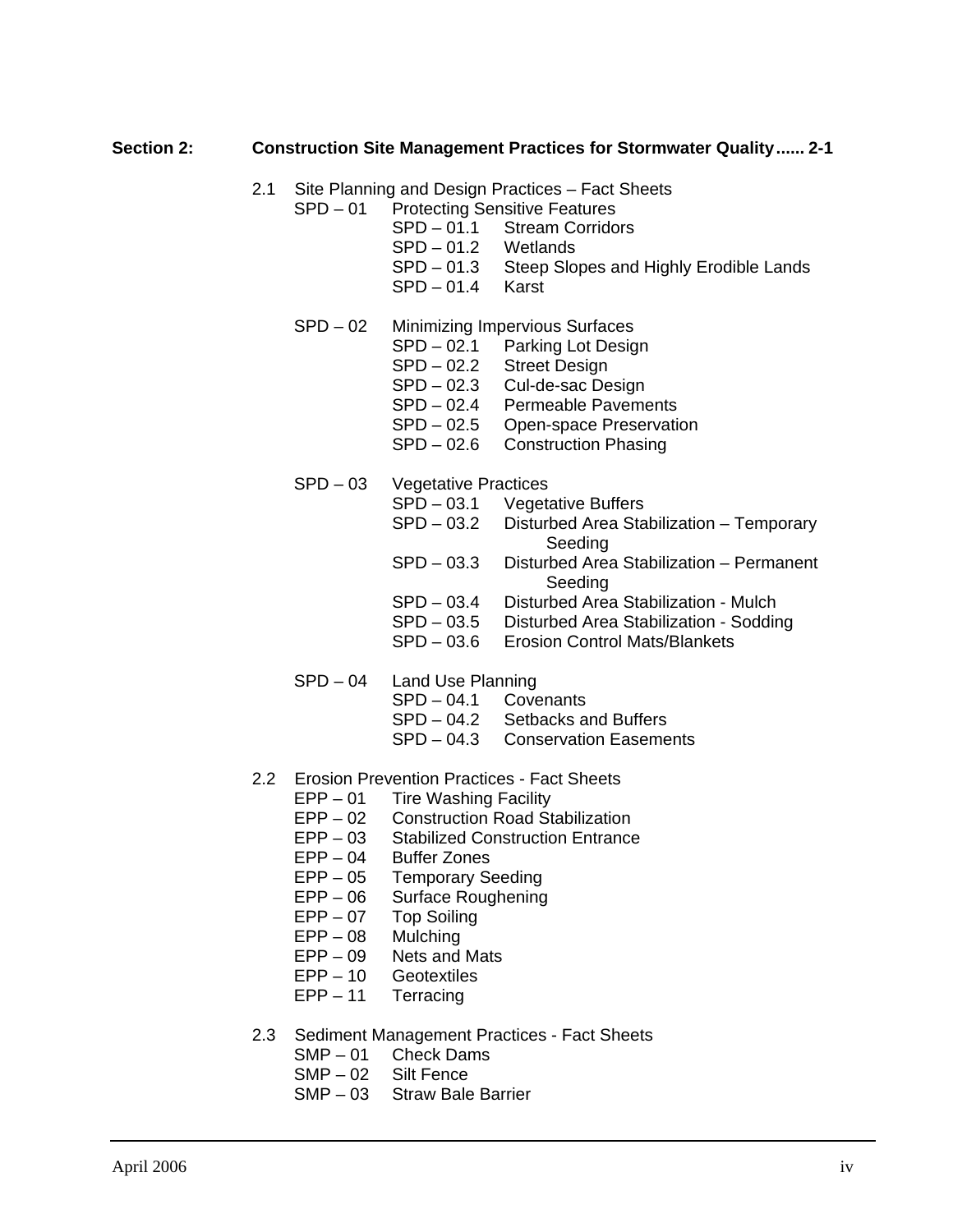- SMP 04 Sand Bag Barrier
- SMP 05 Brush or Rock Filters and Continuous Berms
- SMP 06 Sediment Traps
- SMP 07 Temporary Sediment / Detention Basin<br>SMP 08 Bank Stabilization
- **Bank Stabilization**
- SMP 09 Rip-rap
- SMP 10 Channel Linings
- SMP 11 Temporary Diversions, Drains and Swales
- SMP 12 Filter Strips
- SMP 13 Temporary Inlet Protection<br>SMP 14 Temporary Outlet Protection
- **Temporary Outlet Protection**
- 2.4 Good Housekeeping Practices Fact Sheets
	- GHP 01 Dewatering Operations
	- GHP 02 Paving Operations
	- GHP 03 Structure Construction and Painting
	- GHP 04 Material Delivery, Storage, and Use
	- GHP 05 Spill Prevention and Control
	- GHP 06 Solid Waste Management
	- GHP 07 Hazardous Waste Management
	- GHP 08 Contaminated Soil Management
	- GHP 09 Concrete Waste Management
	- GHP 10 Sanitary/Septic Waste Management
	- GHP 11 Vehicle and Equipment Cleaning
	- GHP 12 Vehicle and Equipment Fueling
	- GHP 13 Vehicle and Equipment Maintenance<br>GHP 14 Employee/Subcontractor Training
	- Employee/Subcontractor Training
	- GHP 15 Pesticides, Herbicides, and Fertilizer Use
	- GHP 16 Dust Control and Tracking
	- GHP 17 Maintenance of Collection Facilities and Appurtenances
	- GHP 18 Preservation and Maintenance of Existing Vegetation
	- GHP 19 System Flushing